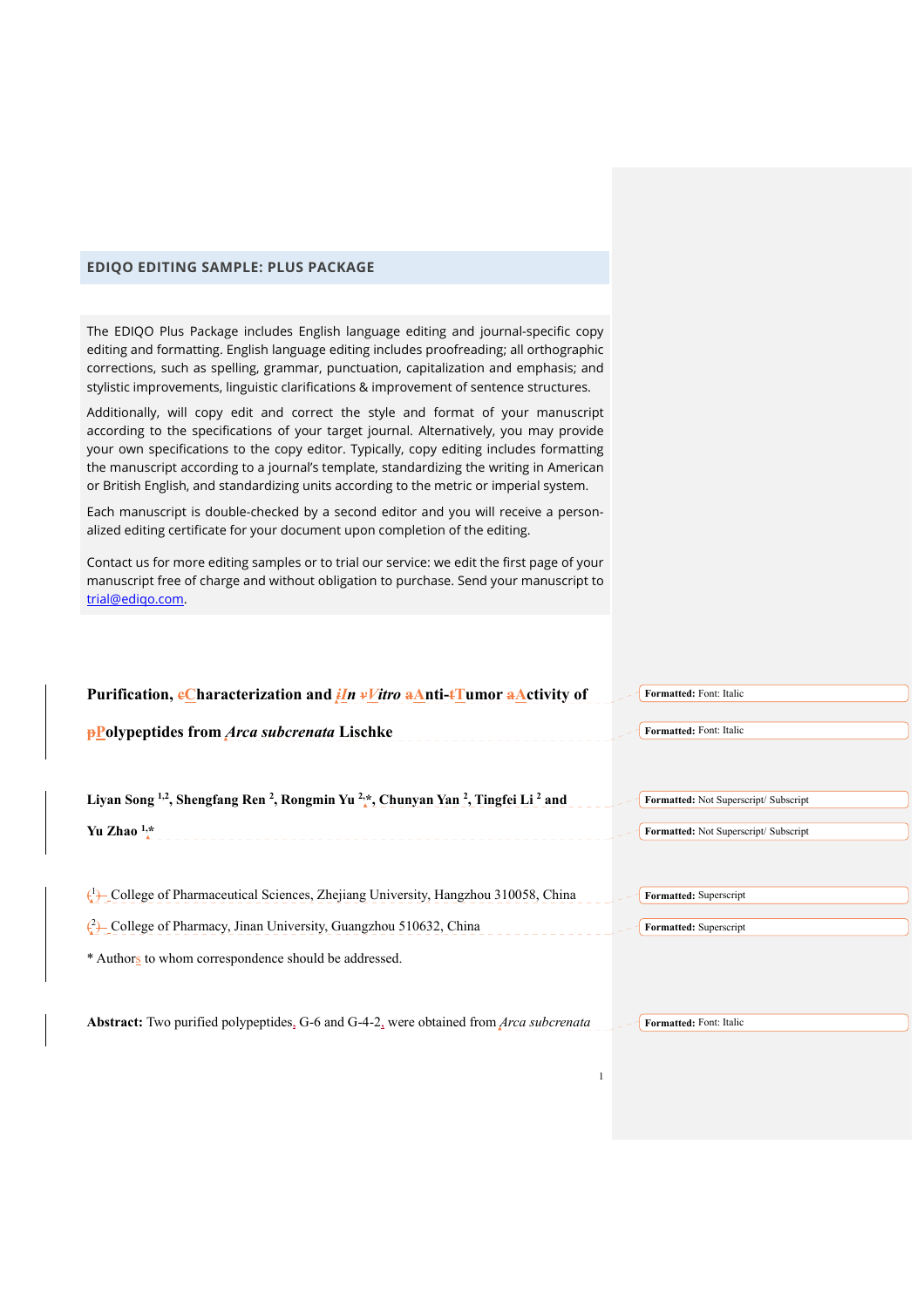Lischke using the following techniques: the techniques of homogenization, salting-out with ammonium sulfate, ion-exchange chromatography and gel filtration chromatography. The purity of G-6 and G-4-2 exceededwas over 96 % as measured by RP-HPLC. G-6 and G-4-2 were given by SDS-PAGE and IEF-PAGE with molecular weights of 8.2 kDa and 16.0 kDa, and isoelectric points of 6.6 and 6.1, respectively. The aAmino acid constituents of G-6 and G-4-2 were also detected. The existence of saccharides in G-6 was demonstrated by the pPhenol–-sulfuric acid method. G-6 and G-4-2 inhibited the proliferation of human tumor cells in vitro. Using By an MTT assay, the  $IC_{50}$  values of G-4-2 were found to be 22.9  $\frac{u_{\mu}g}{mL}$ , 46.1  $\frac{u_{\mu}g}{mL}$  and 57.7  $\frac{u_{\mu}g}{mL}$  against Hela, HL-60 and KB cell lines, respectively, and the  $IC_{50}$  value of G-6 against HL-60 cell line was found to be measured  $to be 123.2 \frac{\mu\mu g}{mL}.$ **Formatted:** Subscript **Formatted:** Subscript

**Keywords:** *Arca subcrenata* Lischke; polypeptide; purification; *in vitro* anti-tumor activity **Formatted:** Font: Italic **Formatted:** Font: Italic

## **1. Introduction**

In recent years, an increasing number of more researchers have come to the realization that marine organisms as a source of novel molecules and new— anticancer agents hold immense potential. Because of their longer evolutionary history, marine organisms likely possess a greater molecular— diversity than do their terrestrial counterparts  $[1–2]$ . Over the past two decades, a global collaborative effort towards  $-\text{has been raised that aims at the}$ discovery of novel and clinically useful anti-tumor agents derived from marine organisms has been made  $[3-7]$ . According to existing literature, more than  $10$ ten new experimental anti-tumor— agents derived from marine sources have entered the clinical trials  $[8]$ ,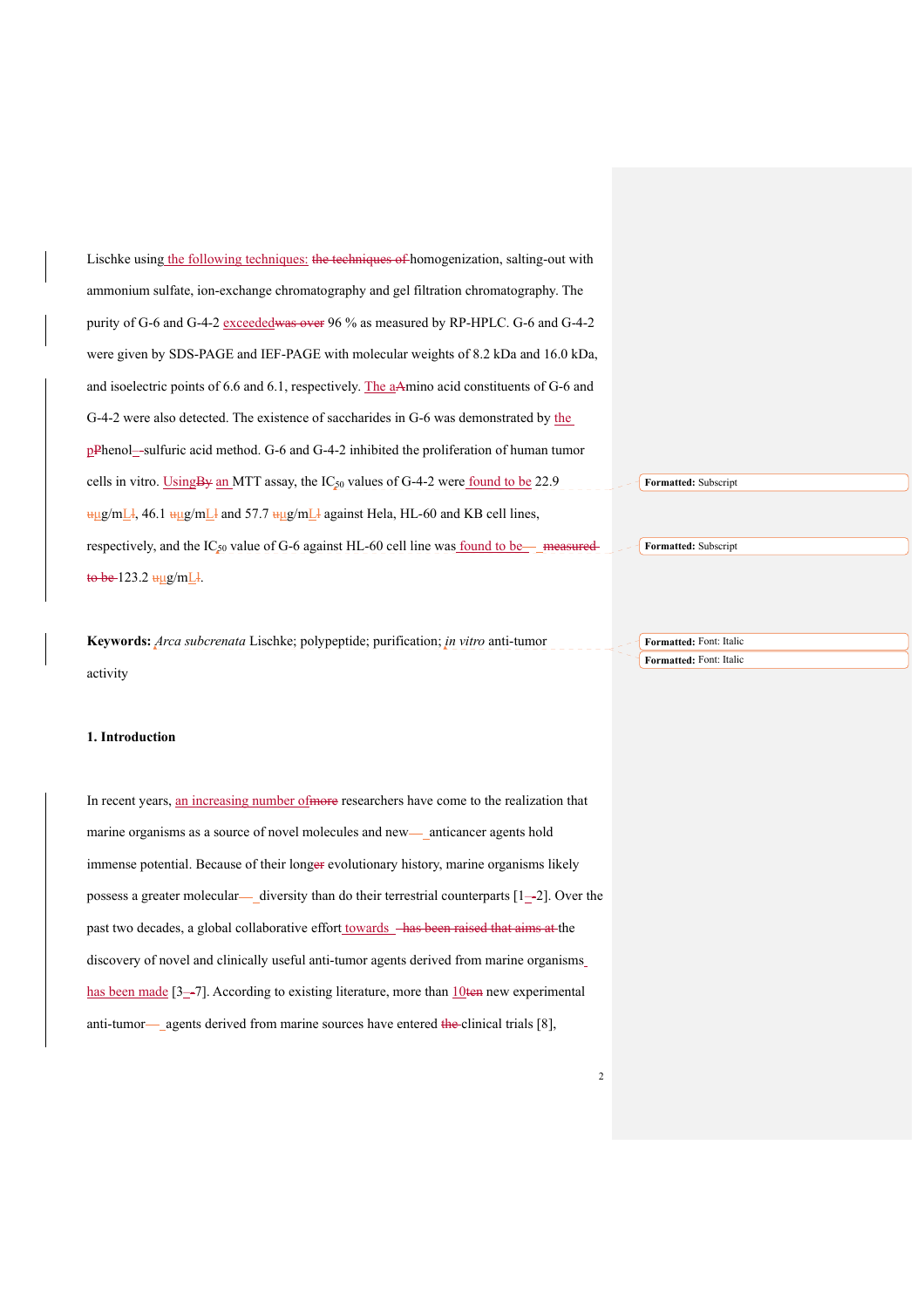including bryostatin-1, aplidine, ecteinascidin-743 (ET-743) [2], Kahalalide F [109], as well as the derivatives of dolastatin such as TZT-1027  $[910]$  and LU 103793 [11].

*Arca subcrenata* Lischke, a marine animal native to the seas around China, has been utilized for centuries in the treatments of tumor, anemia and inflammation for centuries in Chinese t<sub>T</sub>raditional m<sub>M</sub>edicines [12]. The concentrations of protein and saccharide, the proportions of amino acids, and ultraviolet spectrum analysis and trace element analyseis of A. subcrenata haved been previously reported  $[1513]$ . Its hydrolysate was found to possessdemonstrate hypoglycemic—activity on mice with alloxan-induced hyperglycemia, as well as hypolipidic activity on experimental mouse models of hyperlipidemia  $[1314]$ , as well as and a protective effect inon liver injuries in mice [ $\frac{1615}{16}$ ]. More recently, the polysaccharide from *A. subcrenata* was demonstrated shown to induce proliferation of spleen lymphocyte *in vitro*  $[1416]$ . However, no information is currently— available on its anti-tumor activity, both *in vivo* and *in vitro*. During the course of our extensive screening program on marine traditional marine Chinese medicines for *in vitro* anti-tumor activities, *A. subcrenata* was selected because of its widespread geographic distribution in-China and its unique reputation in the folklore medicine.

In the present study, the purification and characterization of the polypeptide components of *A. subcrenata* were—\_investigated. Their *in vitro* anti-tumor activity was also evaluated by examining their cytotoxicityies against seven human tumor cell lines.

**Commented [CE1]:** (The order of the references in the reference list is updated accordingly.)

**Formatted:** Font: Italic

**Formatted:** Font: Italic **Formatted:** Font: Italic

| <b>Formatted:</b> Font: Italic |
|--------------------------------|
| <b>Formatted:</b> Font: Italic |
| <b>Formatted:</b> Font: Italic |
| <b>Formatted:</b> Font: Italic |

**Formatted:** Font: Italic **Formatted:** Font: Italic

3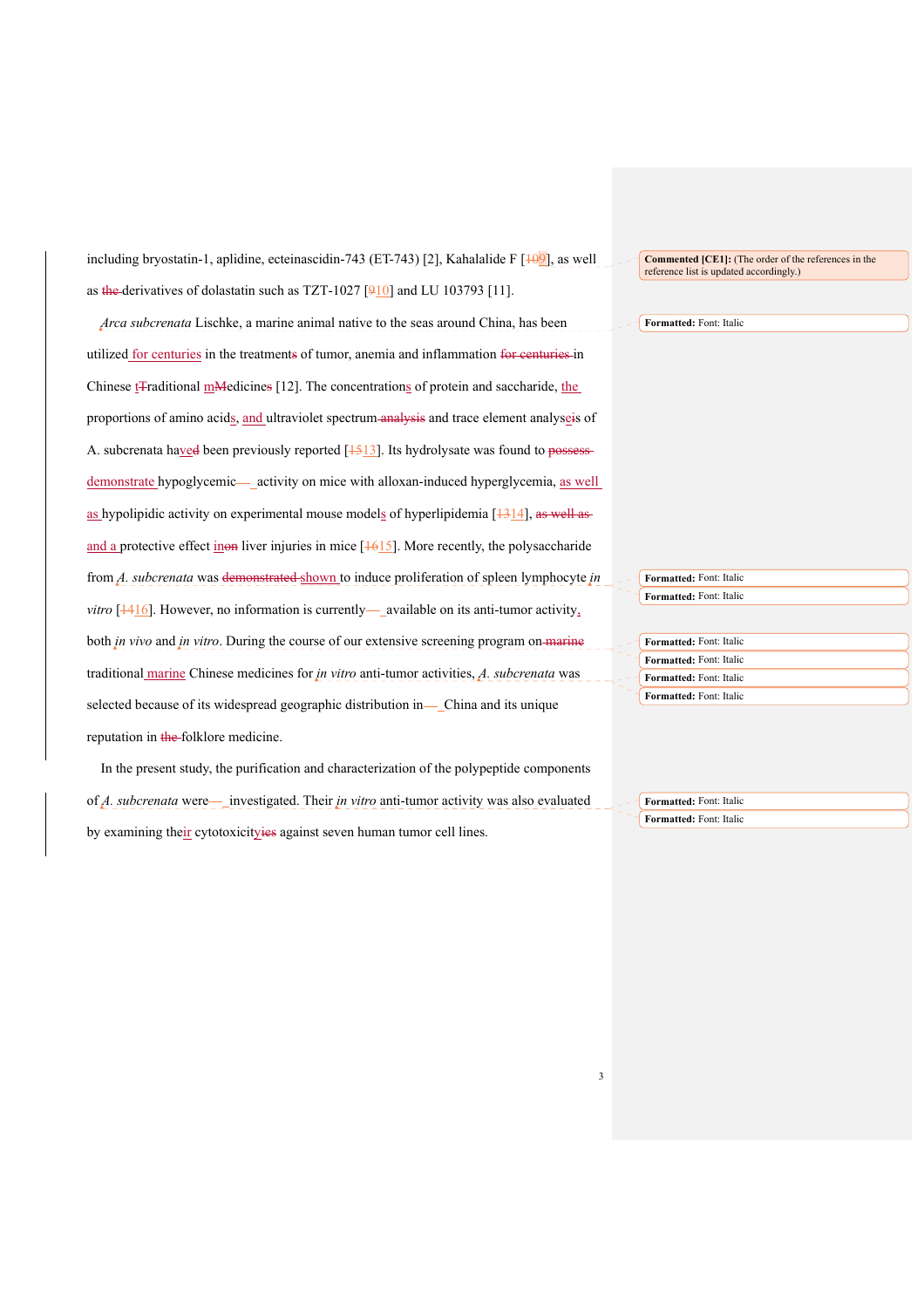Sample-2.doc [Compatibility Mode]

| Main document changes and comments |                    |                     |
|------------------------------------|--------------------|---------------------|
| Page 1: Deleted                    | <b>Copy-Editor</b> | 21.05.2016 12:16:00 |
| $\mathbf c$                        |                    |                     |
|                                    |                    |                     |
| Page 1: Inserted                   | <b>Copy-Editor</b> | 21.05.2016 12:16:00 |
| $\mathbf C$                        |                    |                     |
|                                    |                    |                     |
| Page 1: Deleted                    | <b>Copy-Editor</b> | 21.05.2016 12:16:00 |
| i                                  |                    |                     |
|                                    |                    |                     |
| Page 1: Formatted                  | <b>Copy-Editor</b> | 21.05.2016 12:16:00 |
| Font: Italic                       |                    |                     |
| Page 1: Inserted                   | <b>Copy-Editor</b> | 21.05.2016 12:16:00 |
| $\boldsymbol{I}$                   |                    |                     |
|                                    |                    |                     |
| Page 1: Deleted                    | <b>Copy-Editor</b> | 21.05.2016 12:16:00 |
| $\boldsymbol{\nu}$                 |                    |                     |
|                                    |                    |                     |
| Page 1: Inserted                   | <b>Copy-Editor</b> | 21.05.2016 12:16:00 |
| $\boldsymbol{V}$                   |                    |                     |
|                                    |                    |                     |
| Page 1: Deleted                    | <b>Copy-Editor</b> | 21.05.2016 12:16:00 |
| a                                  |                    |                     |
|                                    |                    |                     |
| Page 1: Inserted                   | Copy-Editor        | 21.05.2016 12:16:00 |
| $\mathbf A$                        |                    |                     |
|                                    |                    |                     |
| Page 1: Deleted                    | <b>Copy-Editor</b> | 21.05.2016 12:16:00 |
| $\mathbf t$                        |                    |                     |
|                                    |                    |                     |
| Page 1: Inserted                   | <b>Copy-Editor</b> | 21.05.2016 12:16:00 |
| $\mathbf{T}$                       |                    |                     |

 $\bf{T}$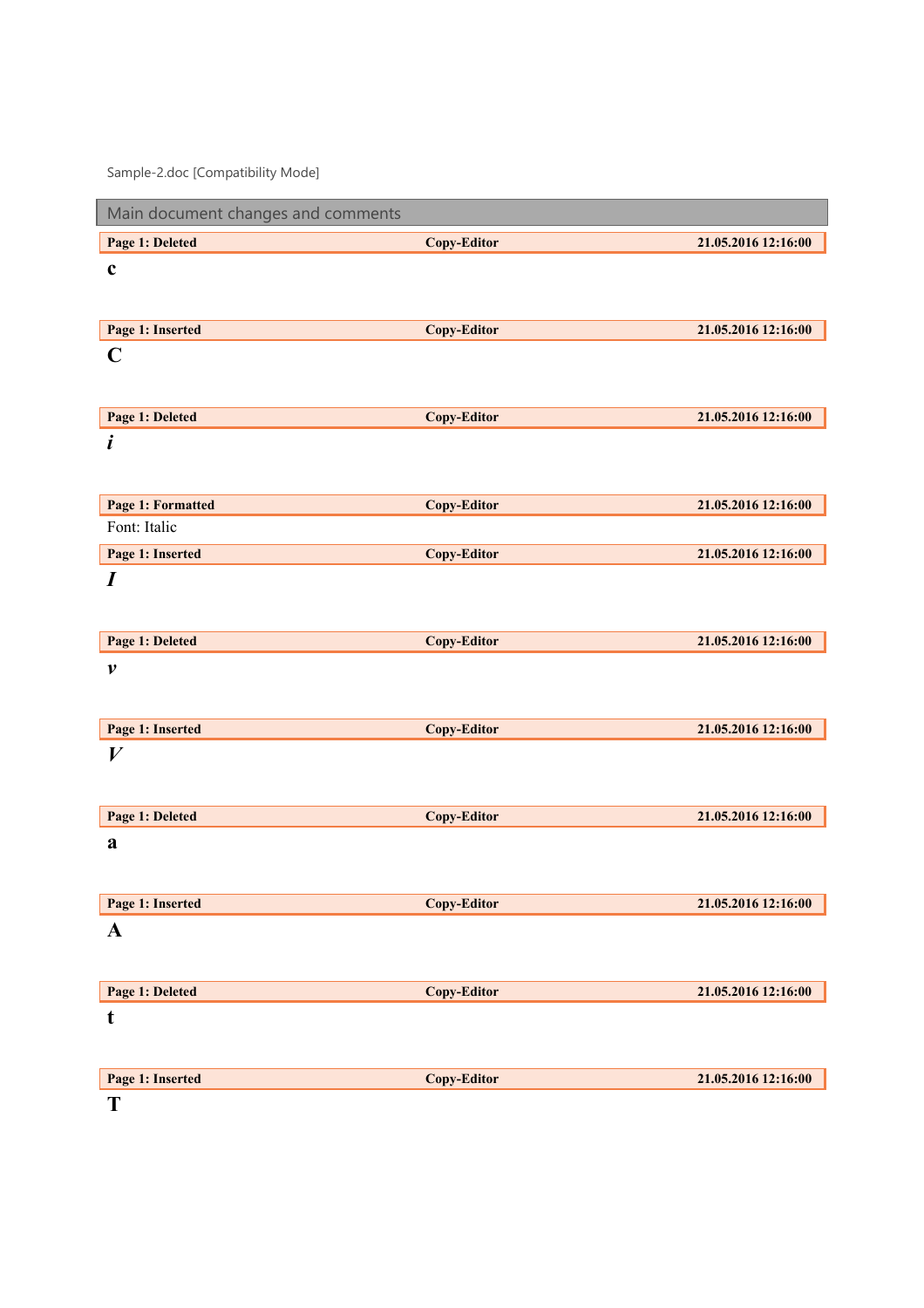| Page 1: Deleted            | <b>Copy-Editor</b> | 21.05.2016 12:16:00 |
|----------------------------|--------------------|---------------------|
| a                          |                    |                     |
|                            |                    |                     |
|                            |                    |                     |
| Page 1: Inserted           | <b>Copy-Editor</b> | 21.05.2016 12:16:00 |
| $\mathbf A$                |                    |                     |
|                            |                    |                     |
| Page 1: Deleted            | <b>Copy-Editor</b> | 21.05.2016 12:16:00 |
| p                          |                    |                     |
|                            |                    |                     |
|                            |                    |                     |
| Page 1: Inserted           | <b>Copy-Editor</b> | 21.05.2016 12:16:00 |
| ${\bf P}$                  |                    |                     |
|                            |                    |                     |
| Page 1: Formatted          | <b>Copy-Editor</b> | 21.05.2016 12:14:00 |
| Font: Italic               |                    |                     |
| Page 1: Formatted          | <b>Copy-Editor</b> | 21.05.2016 12:16:00 |
| Not Superscript/ Subscript |                    |                     |
| Page 1: Formatted          | <b>Copy-Editor</b> | 21.05.2016 12:17:00 |
| Not Superscript/ Subscript |                    |                     |
| Page 1: Deleted            | <b>Copy-Editor</b> | 21.05.2016 12:23:00 |
|                            |                    |                     |
|                            |                    |                     |
| Page 1: Formatted          | <b>Copy-Editor</b> | 21.05.2016 12:23:00 |
| Superscript                |                    |                     |
| Page 1: Deleted            | <b>Copy-Editor</b> | 21.05.2016 12:23:00 |
|                            |                    |                     |
|                            |                    |                     |
|                            |                    |                     |
| Page 1: Inserted           | <b>Copy-Editor</b> | 21.05.2016 12:23:00 |
|                            |                    |                     |
|                            |                    |                     |
| Page 1: Deleted            | <b>Copy-Editor</b> | 21.05.2016 12:23:00 |
| (                          |                    |                     |
|                            |                    |                     |
| Page 1: Formatted          | <b>Copy-Editor</b> | 21.05.2016 12:23:00 |
| Superscript                |                    |                     |
| Page 1: Deleted            | <b>Copy-Editor</b> | 21.05.2016 12:23:00 |
|                            |                    |                     |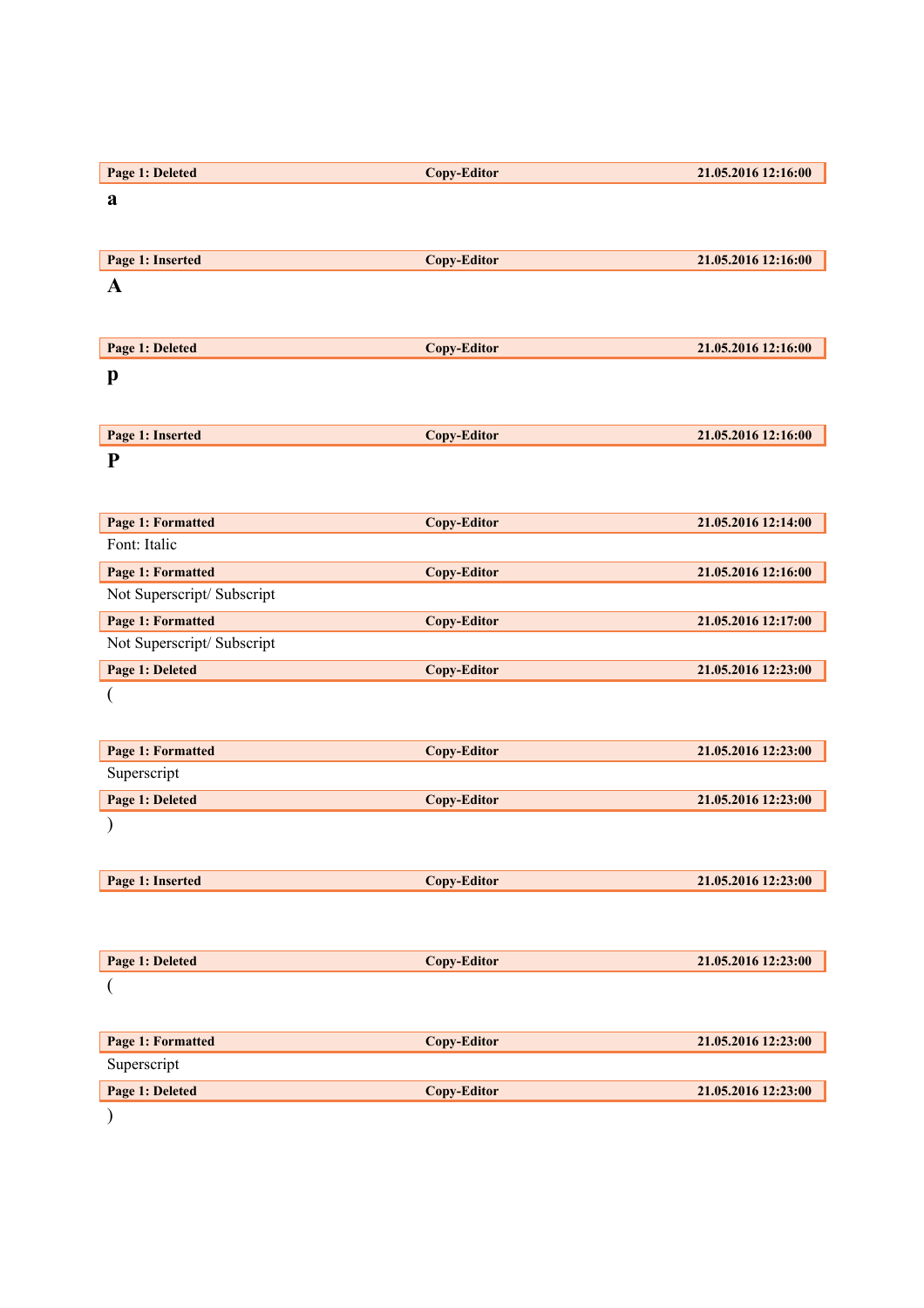| Page 1: Inserted          | <b>Copy-Editor</b>    | 21.05.2016 12:23:00 |
|---------------------------|-----------------------|---------------------|
|                           |                       |                     |
|                           |                       |                     |
| Page 1: Inserted          | <b>Copy-Editor</b>    | 21.05.2016 12:23:00 |
| ${\bf S}$                 |                       |                     |
|                           |                       |                     |
|                           |                       |                     |
| Page 1: Inserted          | <b>English Editor</b> | 20.05.2016 14:54:00 |
| $\,$                      |                       |                     |
|                           |                       |                     |
| Page 1: Inserted          | <b>English Editor</b> | 20.05.2016 14:54:00 |
| $\pmb{\mathcal{I}}$       |                       |                     |
|                           |                       |                     |
| Page 1: Formatted         | <b>Copy-Editor</b>    | 21.05.2016 12:14:00 |
| Font: Italic              |                       |                     |
| Page 2: Inserted          | <b>English Editor</b> | 20.05.2016 14:56:00 |
|                           |                       |                     |
| the following techniques: |                       |                     |
|                           |                       |                     |
| Page 2: Deleted           | <b>English Editor</b> | 20.05.2016 14:54:00 |
| the techniques of         |                       |                     |
|                           |                       |                     |
| Page 2: Inserted          | <b>English Editor</b> | 20.05.2016 14:55:00 |
| exceeded                  |                       |                     |
|                           |                       |                     |
|                           |                       |                     |
| Page 2: Deleted           | <b>English Editor</b> | 20.05.2016 14:55:00 |
| was over                  |                       |                     |
|                           |                       |                     |
| Page 2: Inserted          | <b>English Editor</b> | 20.05.2016 15:05:00 |
| The a                     |                       |                     |
|                           |                       |                     |
| Page 2: Deleted           | <b>English Editor</b> | 20.05.2016 15:05:00 |
| $\mathbf{A}$              |                       |                     |
|                           |                       |                     |
|                           |                       |                     |
| Page 2: Inserted          | <b>English Editor</b> | 20.05.2016 14:55:00 |
| the p                     |                       |                     |
|                           |                       |                     |
| Page 2: Deleted           | <b>English Editor</b> | 20.05.2016 14:55:00 |
| $\mathbf{P}$              |                       |                     |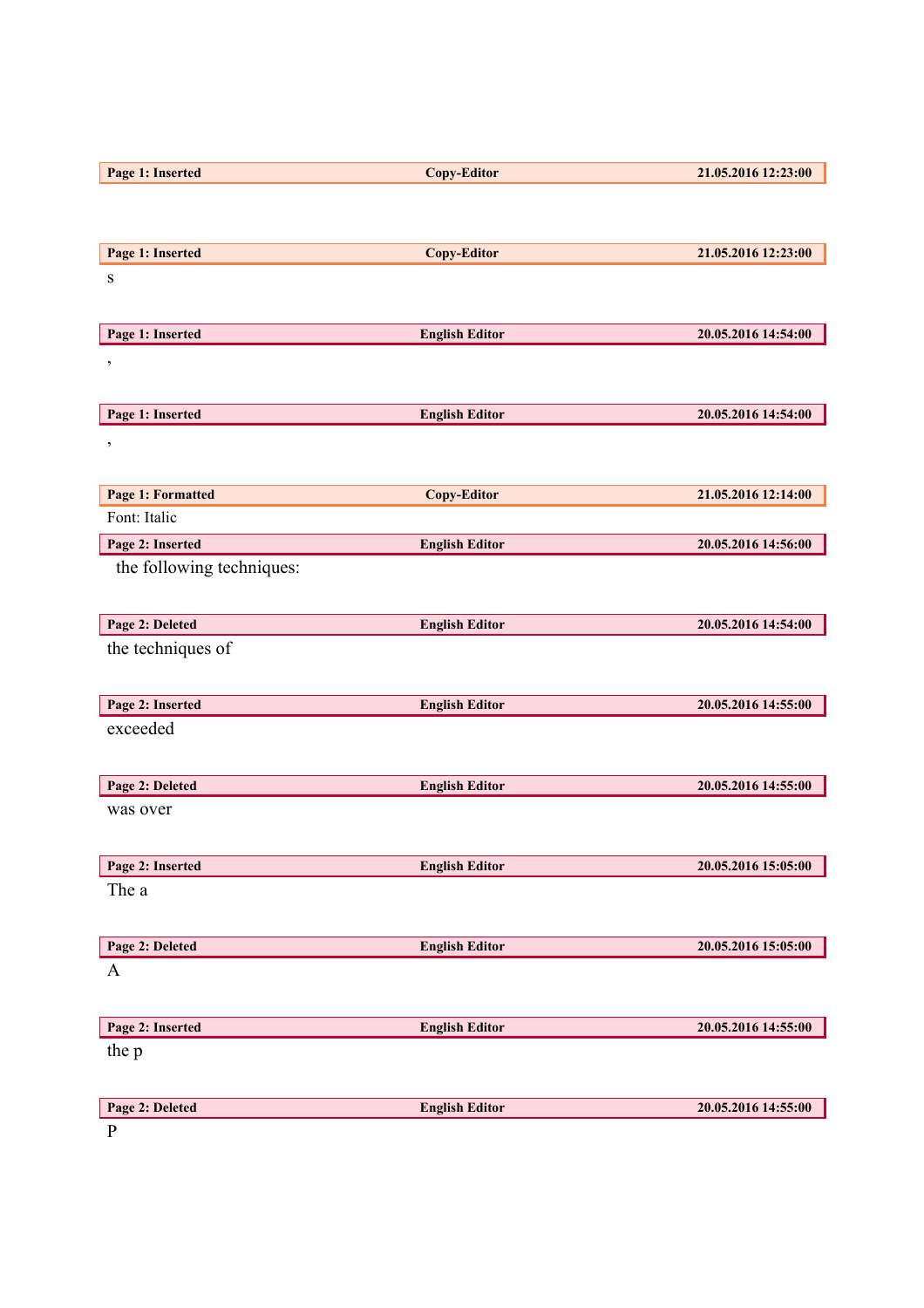| Page 2: Inserted  | <b>English Editor</b> | 20.05.2016 14:55:00 |
|-------------------|-----------------------|---------------------|
|                   |                       |                     |
|                   |                       |                     |
| Page 2: Deleted   | <b>English Editor</b> | 20.05.2016 14:55:00 |
|                   |                       |                     |
|                   |                       |                     |
|                   |                       |                     |
| Page 2: Inserted  | <b>English Editor</b> | 20.05.2016 14:55:00 |
| Using             |                       |                     |
|                   |                       |                     |
| Page 2: Deleted   | <b>English Editor</b> | 20.05.2016 14:55:00 |
| By                |                       |                     |
|                   |                       |                     |
| Page 2: Inserted  | <b>English Editor</b> | 20.05.2016 15:09:00 |
| an                |                       |                     |
|                   |                       |                     |
|                   |                       |                     |
| Page 2: Formatted | <b>Copy-Editor</b>    | 21.05.2016 12:15:00 |
| Subscript         |                       |                     |
| Page 2: Inserted  | <b>English Editor</b> | 20.05.2016 15:09:00 |
| found to be       |                       |                     |
|                   |                       |                     |
| Page 2: Deleted   | <b>Copy-Editor</b>    | 21.05.2016 12:18:00 |
| u                 |                       |                     |
|                   |                       |                     |
| Page 2: Inserted  | <b>Copy-Editor</b>    | 21.05.2016 12:18:00 |
| $\mu$             |                       |                     |
|                   |                       |                     |
|                   |                       |                     |
| Page 2: Inserted  | <b>Copy-Editor</b>    | 21.05.2016 12:18:00 |
| L                 |                       |                     |
|                   |                       |                     |
| Page 2: Deleted   | <b>Copy-Editor</b>    | 21.05.2016 12:18:00 |
| $\mathbf{1}$      |                       |                     |
|                   |                       |                     |
| Page 2: Deleted   | <b>Copy-Editor</b>    | 21.05.2016 12:18:00 |
| $\mathbf u$       |                       |                     |
|                   |                       |                     |
|                   |                       |                     |
| Page 2: Inserted  | Copy-Editor           | 21.05.2016 12:18:00 |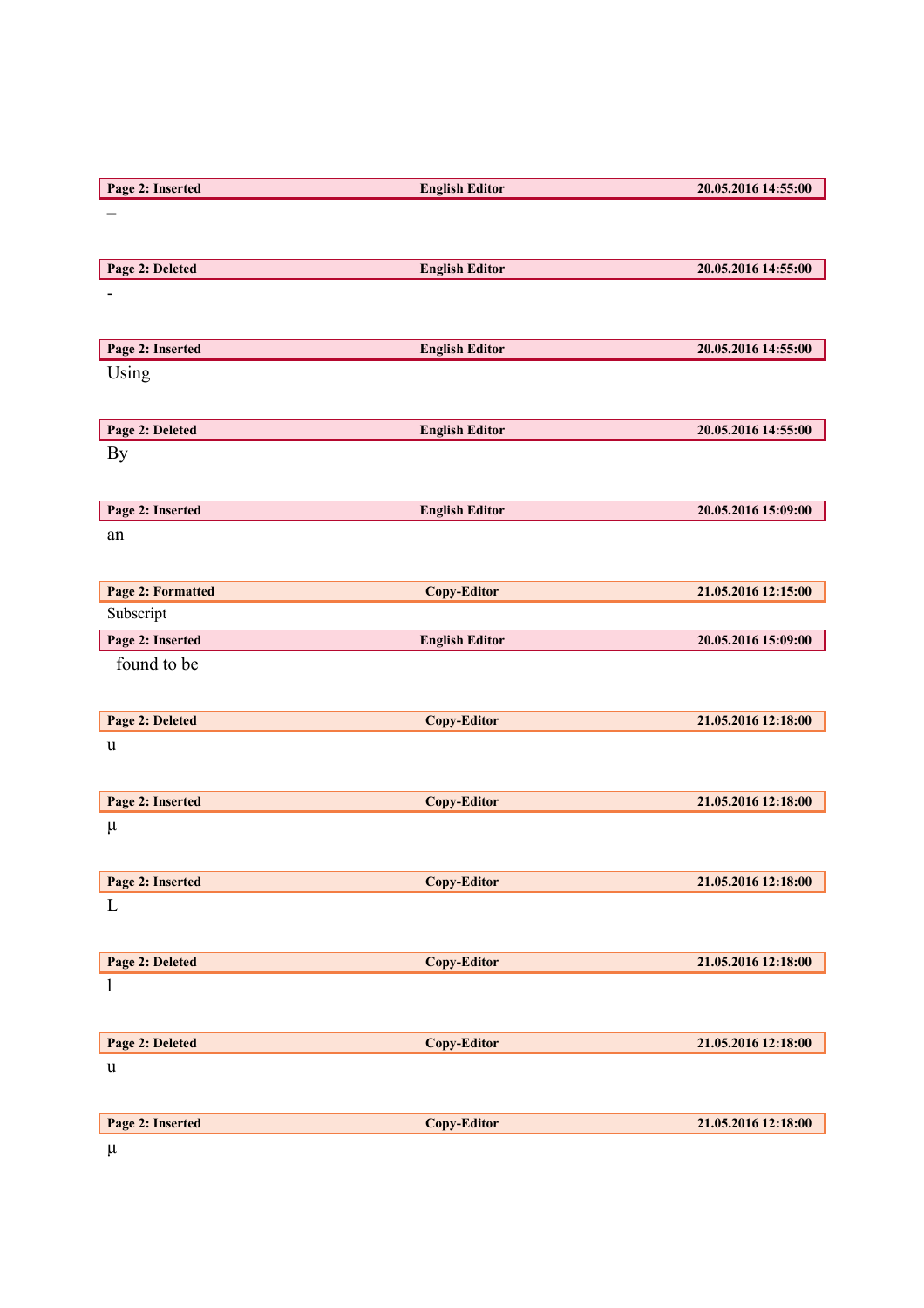| L<br>Page 2: Deleted<br><b>Copy-Editor</b><br>21.05.2016 12:18:00<br>1<br>Page 2: Deleted<br>21.05.2016 12:18:00<br><b>Copy-Editor</b><br>$\mathbf u$<br>Page 2: Inserted<br><b>Copy-Editor</b><br>21.05.2016 12:18:00<br>$\mu$<br><b>Copy-Editor</b><br>Page 2: Inserted<br>21.05.2016 12:18:00<br>L<br>Page 2: Deleted<br>21.05.2016 12:18:00<br><b>Copy-Editor</b><br>1<br><b>Page 2: Formatted</b><br><b>Copy-Editor</b><br>21.05.2016 12:15:00<br>Subscript<br>Page 2: Inserted<br>20.05.2016 14:56:00<br><b>English Editor</b><br>found to be<br>Page 2: Deleted<br><b>Copy-Editor</b><br>21.05.2016 12:19:00<br>Page 2: Inserted<br><b>Copy-Editor</b><br>21.05.2016 12:19:00<br>Page 2: Deleted<br><b>English Editor</b><br>20.05.2016 14:56:00<br>measured to be | Page 2: Inserted | <b>Copy-Editor</b> | 21.05.2016 12:18:00 |
|---------------------------------------------------------------------------------------------------------------------------------------------------------------------------------------------------------------------------------------------------------------------------------------------------------------------------------------------------------------------------------------------------------------------------------------------------------------------------------------------------------------------------------------------------------------------------------------------------------------------------------------------------------------------------------------------------------------------------------------------------------------------------|------------------|--------------------|---------------------|
|                                                                                                                                                                                                                                                                                                                                                                                                                                                                                                                                                                                                                                                                                                                                                                           |                  |                    |                     |
|                                                                                                                                                                                                                                                                                                                                                                                                                                                                                                                                                                                                                                                                                                                                                                           |                  |                    |                     |
|                                                                                                                                                                                                                                                                                                                                                                                                                                                                                                                                                                                                                                                                                                                                                                           |                  |                    |                     |
|                                                                                                                                                                                                                                                                                                                                                                                                                                                                                                                                                                                                                                                                                                                                                                           |                  |                    |                     |
|                                                                                                                                                                                                                                                                                                                                                                                                                                                                                                                                                                                                                                                                                                                                                                           |                  |                    |                     |
|                                                                                                                                                                                                                                                                                                                                                                                                                                                                                                                                                                                                                                                                                                                                                                           |                  |                    |                     |
|                                                                                                                                                                                                                                                                                                                                                                                                                                                                                                                                                                                                                                                                                                                                                                           |                  |                    |                     |
|                                                                                                                                                                                                                                                                                                                                                                                                                                                                                                                                                                                                                                                                                                                                                                           |                  |                    |                     |
|                                                                                                                                                                                                                                                                                                                                                                                                                                                                                                                                                                                                                                                                                                                                                                           |                  |                    |                     |
|                                                                                                                                                                                                                                                                                                                                                                                                                                                                                                                                                                                                                                                                                                                                                                           |                  |                    |                     |
|                                                                                                                                                                                                                                                                                                                                                                                                                                                                                                                                                                                                                                                                                                                                                                           |                  |                    |                     |
|                                                                                                                                                                                                                                                                                                                                                                                                                                                                                                                                                                                                                                                                                                                                                                           |                  |                    |                     |
|                                                                                                                                                                                                                                                                                                                                                                                                                                                                                                                                                                                                                                                                                                                                                                           |                  |                    |                     |
|                                                                                                                                                                                                                                                                                                                                                                                                                                                                                                                                                                                                                                                                                                                                                                           |                  |                    |                     |
|                                                                                                                                                                                                                                                                                                                                                                                                                                                                                                                                                                                                                                                                                                                                                                           |                  |                    |                     |
|                                                                                                                                                                                                                                                                                                                                                                                                                                                                                                                                                                                                                                                                                                                                                                           |                  |                    |                     |
|                                                                                                                                                                                                                                                                                                                                                                                                                                                                                                                                                                                                                                                                                                                                                                           |                  |                    |                     |
|                                                                                                                                                                                                                                                                                                                                                                                                                                                                                                                                                                                                                                                                                                                                                                           |                  |                    |                     |
|                                                                                                                                                                                                                                                                                                                                                                                                                                                                                                                                                                                                                                                                                                                                                                           |                  |                    |                     |
|                                                                                                                                                                                                                                                                                                                                                                                                                                                                                                                                                                                                                                                                                                                                                                           |                  |                    |                     |
|                                                                                                                                                                                                                                                                                                                                                                                                                                                                                                                                                                                                                                                                                                                                                                           |                  |                    |                     |
|                                                                                                                                                                                                                                                                                                                                                                                                                                                                                                                                                                                                                                                                                                                                                                           |                  |                    |                     |
|                                                                                                                                                                                                                                                                                                                                                                                                                                                                                                                                                                                                                                                                                                                                                                           |                  |                    |                     |
|                                                                                                                                                                                                                                                                                                                                                                                                                                                                                                                                                                                                                                                                                                                                                                           |                  |                    |                     |
|                                                                                                                                                                                                                                                                                                                                                                                                                                                                                                                                                                                                                                                                                                                                                                           |                  |                    |                     |
|                                                                                                                                                                                                                                                                                                                                                                                                                                                                                                                                                                                                                                                                                                                                                                           |                  |                    |                     |
|                                                                                                                                                                                                                                                                                                                                                                                                                                                                                                                                                                                                                                                                                                                                                                           |                  |                    |                     |
|                                                                                                                                                                                                                                                                                                                                                                                                                                                                                                                                                                                                                                                                                                                                                                           |                  |                    |                     |
|                                                                                                                                                                                                                                                                                                                                                                                                                                                                                                                                                                                                                                                                                                                                                                           |                  |                    |                     |
|                                                                                                                                                                                                                                                                                                                                                                                                                                                                                                                                                                                                                                                                                                                                                                           |                  |                    |                     |
|                                                                                                                                                                                                                                                                                                                                                                                                                                                                                                                                                                                                                                                                                                                                                                           |                  |                    |                     |
|                                                                                                                                                                                                                                                                                                                                                                                                                                                                                                                                                                                                                                                                                                                                                                           |                  |                    |                     |
|                                                                                                                                                                                                                                                                                                                                                                                                                                                                                                                                                                                                                                                                                                                                                                           |                  |                    |                     |
|                                                                                                                                                                                                                                                                                                                                                                                                                                                                                                                                                                                                                                                                                                                                                                           |                  |                    |                     |
| Page 2: Deleted<br><b>Copy-Editor</b><br>21.05.2016 12:18:00                                                                                                                                                                                                                                                                                                                                                                                                                                                                                                                                                                                                                                                                                                              |                  |                    |                     |
|                                                                                                                                                                                                                                                                                                                                                                                                                                                                                                                                                                                                                                                                                                                                                                           |                  |                    |                     |
| $\mathbf u$                                                                                                                                                                                                                                                                                                                                                                                                                                                                                                                                                                                                                                                                                                                                                               |                  |                    |                     |
|                                                                                                                                                                                                                                                                                                                                                                                                                                                                                                                                                                                                                                                                                                                                                                           |                  |                    |                     |
| Page 2: Inserted<br>Copy-Editor<br>21.05.2016 12:18:00                                                                                                                                                                                                                                                                                                                                                                                                                                                                                                                                                                                                                                                                                                                    |                  |                    |                     |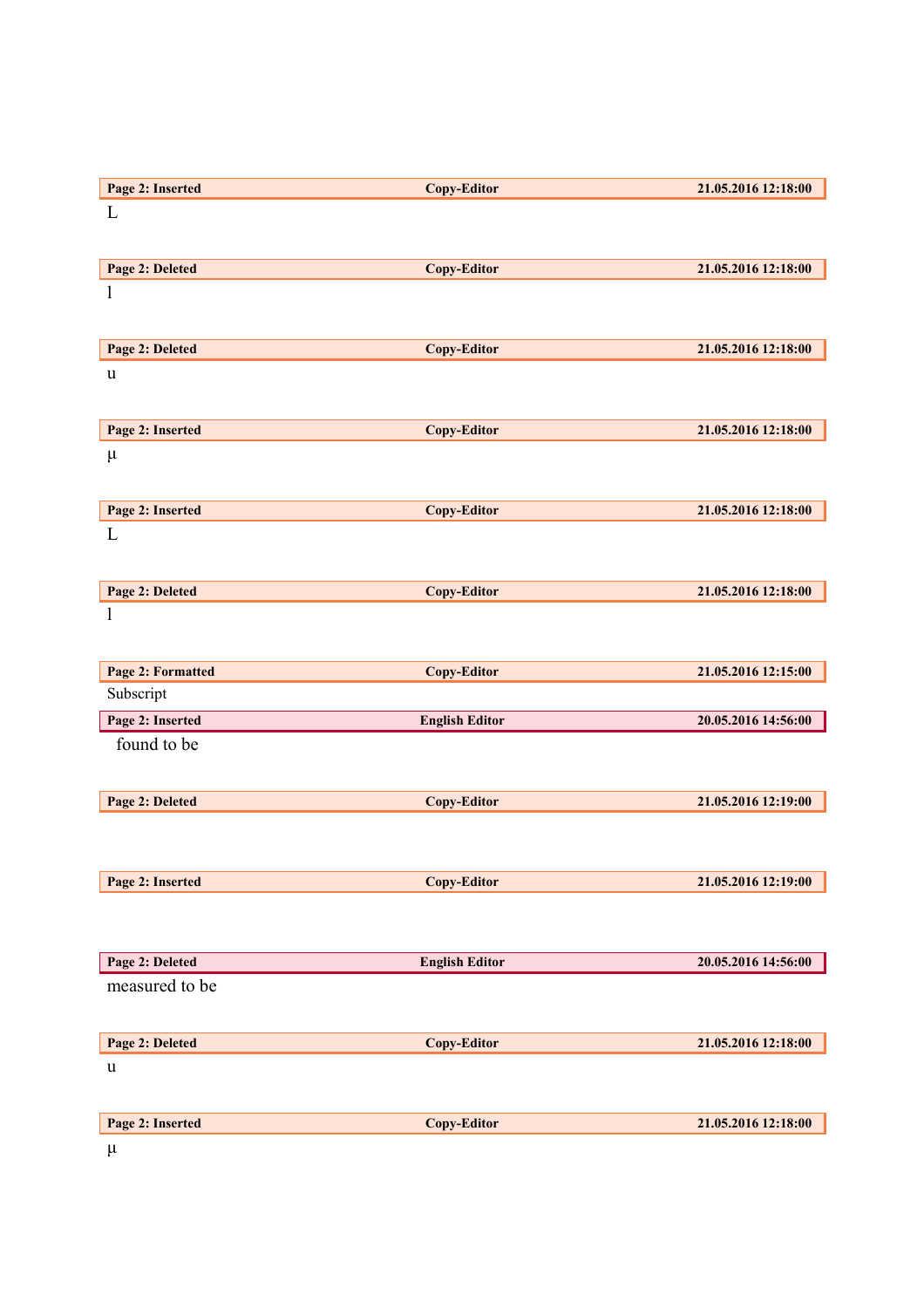| Page 2: Inserted                  | <b>Copy-Editor</b>    | 21.05.2016 12:18:00 |
|-----------------------------------|-----------------------|---------------------|
| L                                 |                       |                     |
|                                   |                       |                     |
| Page 2: Deleted                   | <b>Copy-Editor</b>    | 21.05.2016 12:18:00 |
| $\mathbf{l}$                      |                       |                     |
|                                   |                       |                     |
|                                   |                       | 21.05.2016 12:15:00 |
| Page 2: Formatted<br>Font: Italic | <b>Copy-Editor</b>    |                     |
| Page 2: Formatted                 | <b>Copy-Editor</b>    | 21.05.2016 12:15:00 |
| Font: Italic                      |                       |                     |
|                                   |                       |                     |
| Page 2: Inserted                  | <b>English Editor</b> | 20.05.2016 15:01:00 |
| an increasing number of           |                       |                     |
|                                   |                       |                     |
| Page 2: Deleted                   | <b>English Editor</b> | 20.05.2016 15:01:00 |
| more                              |                       |                     |
|                                   |                       |                     |
| Page 2: Deleted                   | <b>Copy-Editor</b>    | 21.05.2016 12:19:00 |
|                                   |                       |                     |
|                                   |                       |                     |
|                                   |                       |                     |
| Page 2: Inserted                  | <b>Copy-Editor</b>    | 21.05.2016 12:19:00 |
|                                   |                       |                     |
|                                   |                       |                     |
| Page 2: Deleted                   | <b>English Editor</b> | 20.05.2016 15:06:00 |
| er                                |                       |                     |
|                                   |                       |                     |
| Page 2: Deleted                   | <b>Copy-Editor</b>    | 21.05.2016 12:19:00 |
|                                   |                       |                     |
|                                   |                       |                     |
|                                   |                       |                     |
| Page 2: Inserted                  | <b>Copy-Editor</b>    | 21.05.2016 12:19:00 |
|                                   |                       |                     |
|                                   |                       |                     |
| Page 2: Inserted                  | <b>English Editor</b> | 20.05.2016 14:59:00 |
|                                   |                       |                     |
|                                   |                       |                     |
| Page 2: Deleted                   | <b>English Editor</b> | 20.05.2016 14:59:00 |
|                                   |                       |                     |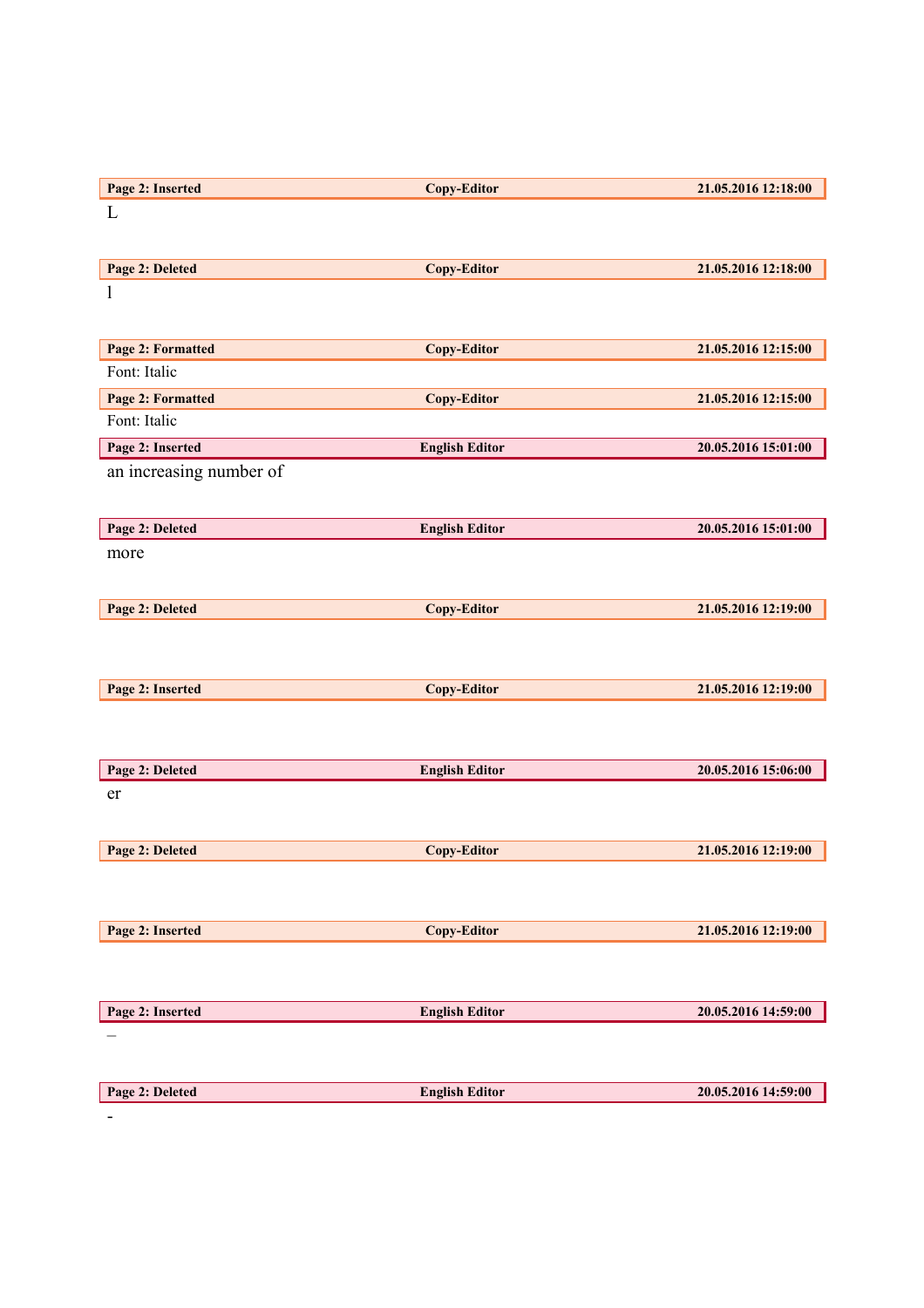| Page 2: Inserted             | <b>English Editor</b> | 20.05.2016 14:59:00 |
|------------------------------|-----------------------|---------------------|
| towards                      |                       |                     |
|                              |                       |                     |
| Page 2: Deleted              | <b>English Editor</b> | 20.05.2016 14:59:00 |
| has been raised that aims at |                       |                     |
|                              |                       |                     |
| Page 2: Inserted             | <b>English Editor</b> | 20.05.2016 15:00:00 |
| has been made                |                       |                     |
|                              |                       |                     |
| Page 2: Inserted             | <b>English Editor</b> | 20.05.2016 15:00:00 |
|                              |                       |                     |
|                              |                       |                     |
| Page 2: Deleted              | <b>English Editor</b> | 20.05.2016 15:00:00 |
|                              |                       |                     |
|                              |                       |                     |
| Page 2: Inserted             | <b>English Editor</b> | 20.05.2016 15:00:00 |
| 10                           |                       |                     |
|                              |                       |                     |
| Page 2: Deleted              | <b>English Editor</b> | 20.05.2016 15:00:00 |
| ten                          |                       |                     |
|                              |                       |                     |
| Page 2: Deleted              | <b>Copy-Editor</b>    | 21.05.2016 12:19:00 |
|                              |                       |                     |
|                              |                       |                     |
| Page 2: Inserted             | <b>Copy-Editor</b>    | 21.05.2016 12:19:00 |
|                              |                       |                     |
|                              |                       |                     |
| Page 2: Deleted              | <b>English Editor</b> | 20.05.2016 15:00:00 |
| the                          |                       |                     |
|                              |                       |                     |
| Page 2: Deleted              | <b>Copy-Editor</b>    | 23.05.2016 09:38:00 |
| 10                           |                       |                     |
|                              |                       |                     |
| Page 2: Inserted             | <b>Copy-Editor</b>    | 23.05.2016 09:38:00 |
| 9                            |                       |                     |
|                              |                       |                     |
| Page 2: Commented [CE1]      | <b>Copy-Editor</b>    | 23.05.2016 09:38:00 |
|                              |                       |                     |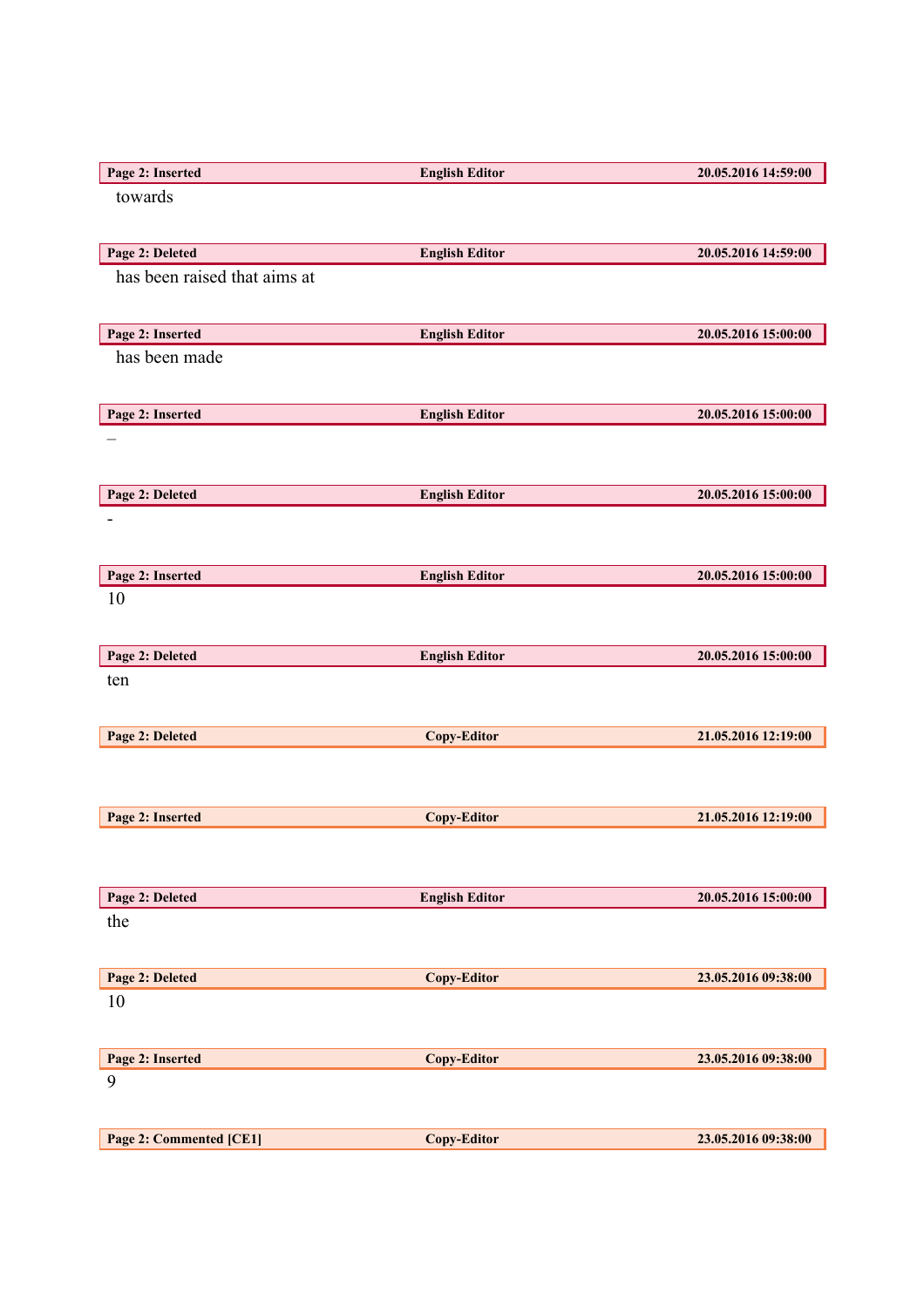(The order of the references in the reference list is updated accordingly.)

| Page 2: Deleted   | <b>English Editor</b> | 20.05.2016 15:10:00 |
|-------------------|-----------------------|---------------------|
| the               |                       |                     |
|                   |                       |                     |
| Page 2: Deleted   | <b>Copy-Editor</b>    | 23.05.2016 09:38:00 |
| 9                 |                       |                     |
|                   |                       |                     |
|                   |                       |                     |
| Page 2: Inserted  | <b>Copy-Editor</b>    | 23.05.2016 09:38:00 |
| 10                |                       |                     |
|                   |                       |                     |
| Page 3: Formatted | <b>Copy-Editor</b>    | 21.05.2016 12:15:00 |
| Font: Italic      |                       |                     |
| Page 3: Inserted  | <b>English Editor</b> | 20.05.2016 15:02:00 |
| for centuries     |                       |                     |
|                   |                       |                     |
| Page 3: Deleted   | <b>English Editor</b> | 20.05.2016 15:02:00 |
| ${\bf S}$         |                       |                     |
|                   |                       |                     |
|                   |                       |                     |
| Page 3: Deleted   | <b>English Editor</b> | 20.05.2016 15:02:00 |
| for centuries     |                       |                     |
|                   |                       |                     |
| Page 3: Inserted  | <b>English Editor</b> | 20.05.2016 15:01:00 |
| t                 |                       |                     |
|                   |                       |                     |
| Page 3: Deleted   | <b>English Editor</b> | 20.05.2016 15:01:00 |
| $\mathbf T$       |                       |                     |
|                   |                       |                     |
|                   |                       |                     |
| Page 3: Inserted  | <b>English Editor</b> | 20.05.2016 15:01:00 |
| ${\rm m}$         |                       |                     |
|                   |                       |                     |
| Page 3: Deleted   | <b>English Editor</b> | 20.05.2016 15:01:00 |
| $\mathbf M$       |                       |                     |
|                   |                       |                     |
| Page 3: Deleted   | <b>English Editor</b> | 20.05.2016 15:06:00 |
| ${\bf S}$         |                       |                     |
|                   |                       |                     |
|                   |                       |                     |
| Page 3: Inserted  | <b>English Editor</b> | 20.05.2016 15:03:00 |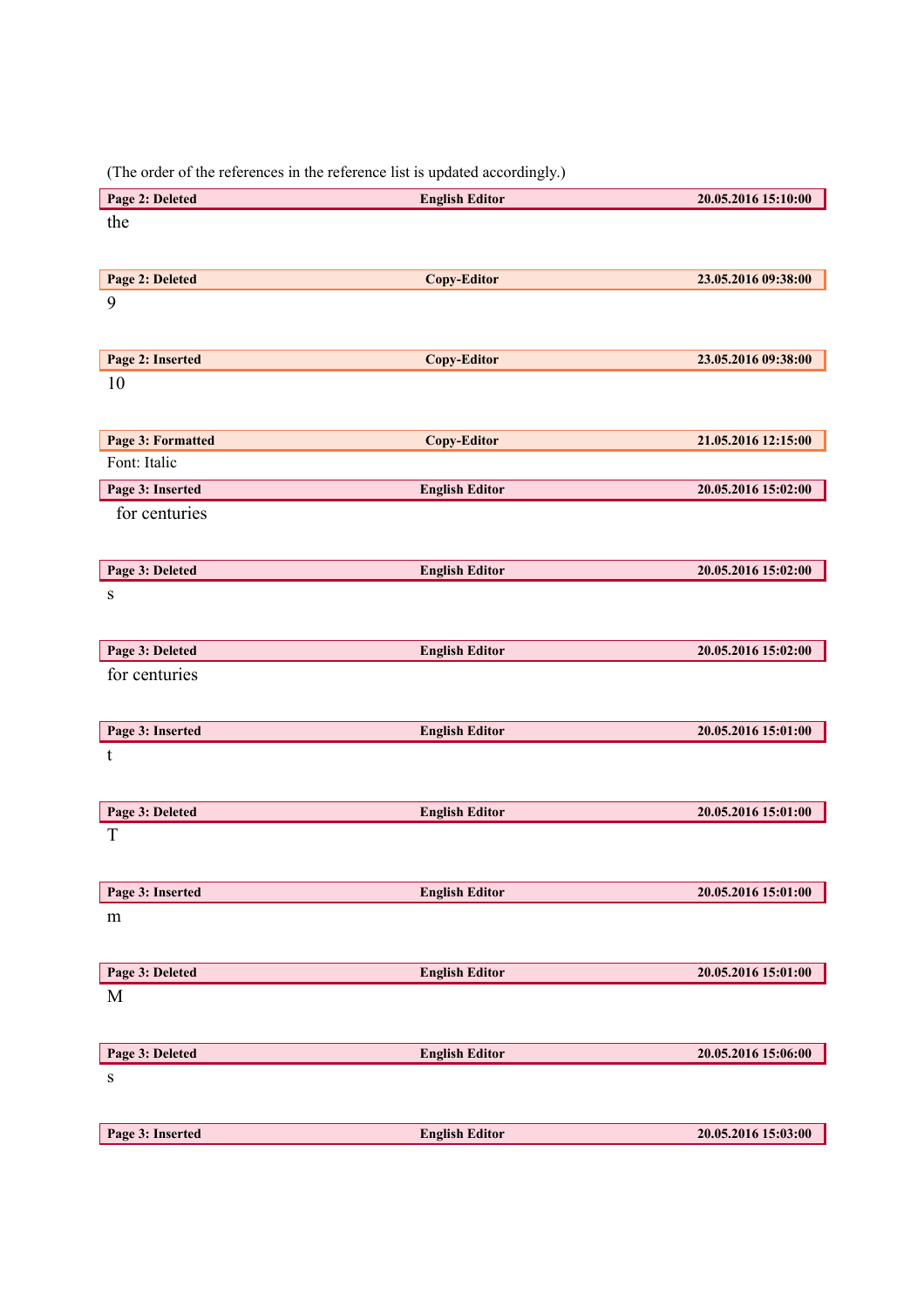s

| Page 3: Inserted | <b>English Editor</b> | 20.05.2016 15:03:00 |
|------------------|-----------------------|---------------------|
| the              |                       |                     |
|                  |                       |                     |
| Page 3: Inserted | <b>English Editor</b> | 20.05.2016 15:07:00 |
| ${\bf S}$        |                       |                     |
|                  |                       |                     |
| Page 3: Inserted | <b>English Editor</b> | 20.05.2016 15:03:00 |
| and              |                       |                     |
|                  |                       |                     |
| Page 3: Deleted  | <b>English Editor</b> | 20.05.2016 15:03:00 |
| analysis         |                       |                     |
|                  |                       |                     |
| Page 3: Inserted | <b>English Editor</b> | 20.05.2016 15:03:00 |
| $\mathbf e$      |                       |                     |
|                  |                       |                     |
| Page 3: Deleted  | <b>English Editor</b> | 20.05.2016 15:03:00 |
| $\mathbf{i}$     |                       |                     |
|                  |                       |                     |
| Page 3: Inserted | <b>English Editor</b> | 20.05.2016 15:03:00 |
| ve               |                       |                     |
|                  |                       |                     |
| Page 3: Deleted  | <b>English Editor</b> | 20.05.2016 15:03:00 |
| $\mathbf d$      |                       |                     |
|                  |                       |                     |
| Page 3: Deleted  | <b>Copy-Editor</b>    | 23.05.2016 09:40:00 |
| 15               |                       |                     |
|                  |                       |                     |
| Page 3: Inserted | <b>Copy-Editor</b>    | 23.05.2016 09:40:00 |
| 13               |                       |                     |
|                  |                       |                     |
| Page 3: Deleted  | <b>English Editor</b> | 20.05.2016 15:03:00 |
| possess          |                       |                     |
|                  |                       |                     |
| Page 3: Inserted | <b>English Editor</b> | 20.05.2016 15:03:00 |
| demonstrate      |                       |                     |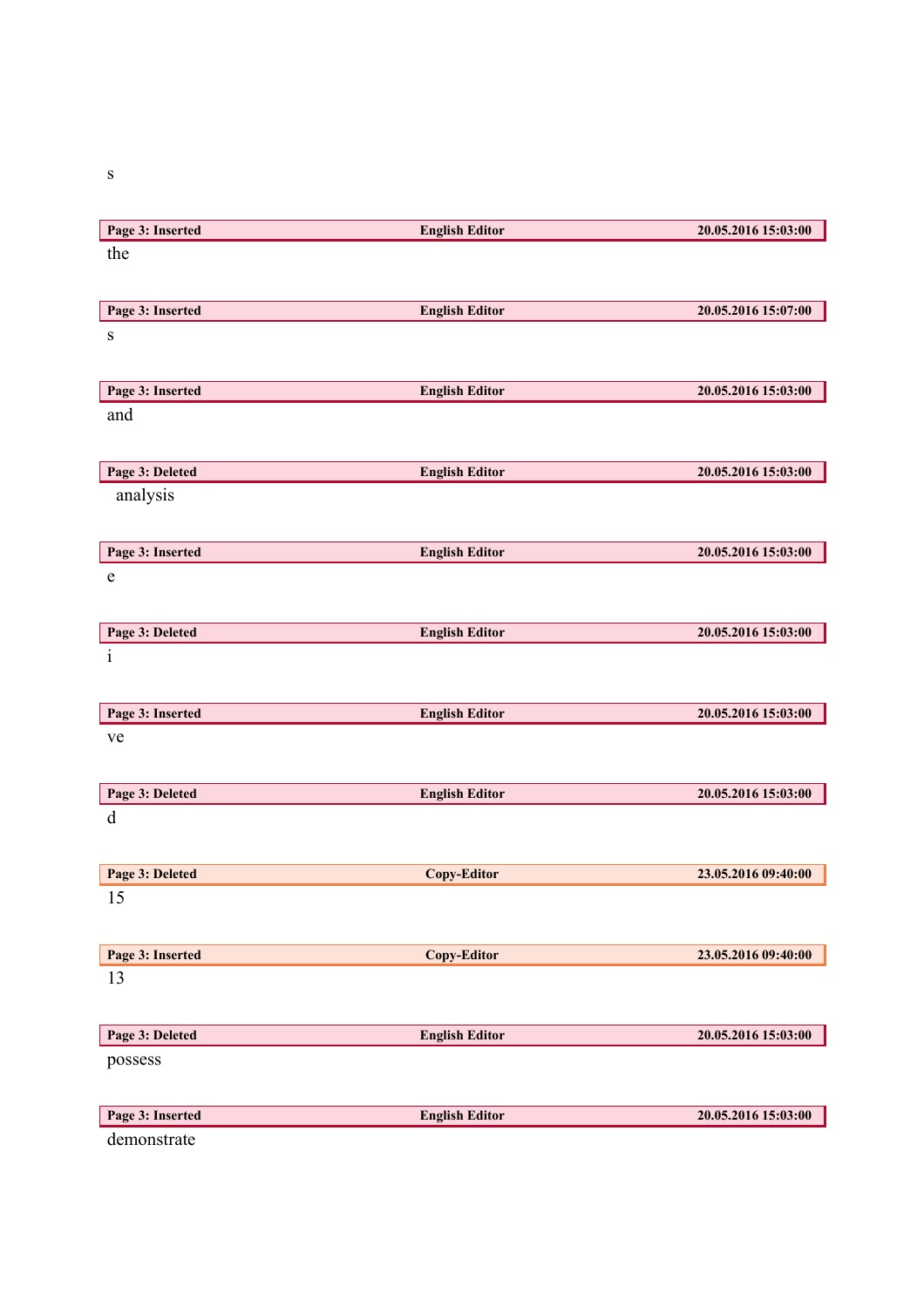| Page 3: Deleted                | <b>Copy-Editor</b>    | 21.05.2016 12:19:00 |
|--------------------------------|-----------------------|---------------------|
|                                |                       |                     |
|                                |                       |                     |
| Page 3: Inserted               | <b>Copy-Editor</b>    | 21.05.2016 12:19:00 |
|                                |                       |                     |
|                                |                       |                     |
|                                |                       |                     |
| Page 3: Inserted<br>as well as | <b>English Editor</b> | 20.05.2016 15:03:00 |
|                                |                       |                     |
|                                |                       |                     |
| Page 3: Inserted               | <b>English Editor</b> | 20.05.2016 15:03:00 |
| ${\bf S}$                      |                       |                     |
|                                |                       |                     |
| Page 3: Deleted                | <b>Copy-Editor</b>    | 23.05.2016 09:40:00 |
| 13                             |                       |                     |
|                                |                       |                     |
| Page 3: Inserted               | <b>Copy-Editor</b>    | 23.05.2016 09:40:00 |
| 14                             |                       |                     |
|                                |                       |                     |
| Page 3: Deleted                | <b>English Editor</b> | 20.05.2016 15:03:00 |
| as well as                     |                       |                     |
|                                |                       |                     |
|                                |                       |                     |
| Page 3: Inserted<br>and a      | <b>English Editor</b> | 20.05.2016 15:03:00 |
|                                |                       |                     |
|                                |                       |                     |
| Page 3: Inserted               | <b>English Editor</b> | 20.05.2016 15:03:00 |
| in                             |                       |                     |
|                                |                       |                     |
| Page 3: Deleted                | <b>English Editor</b> | 20.05.2016 15:03:00 |
| on                             |                       |                     |
|                                |                       |                     |
| Page 3: Deleted                | <b>Copy-Editor</b>    | 23.05.2016 09:40:00 |
| 16                             |                       |                     |
|                                |                       |                     |
| Page 3: Inserted               | <b>Copy-Editor</b>    | 23.05.2016 09:40:00 |
| 15                             |                       |                     |
|                                |                       |                     |
|                                |                       |                     |
| Page 3: Formatted              | <b>Copy-Editor</b>    | 21.05.2016 12:15:00 |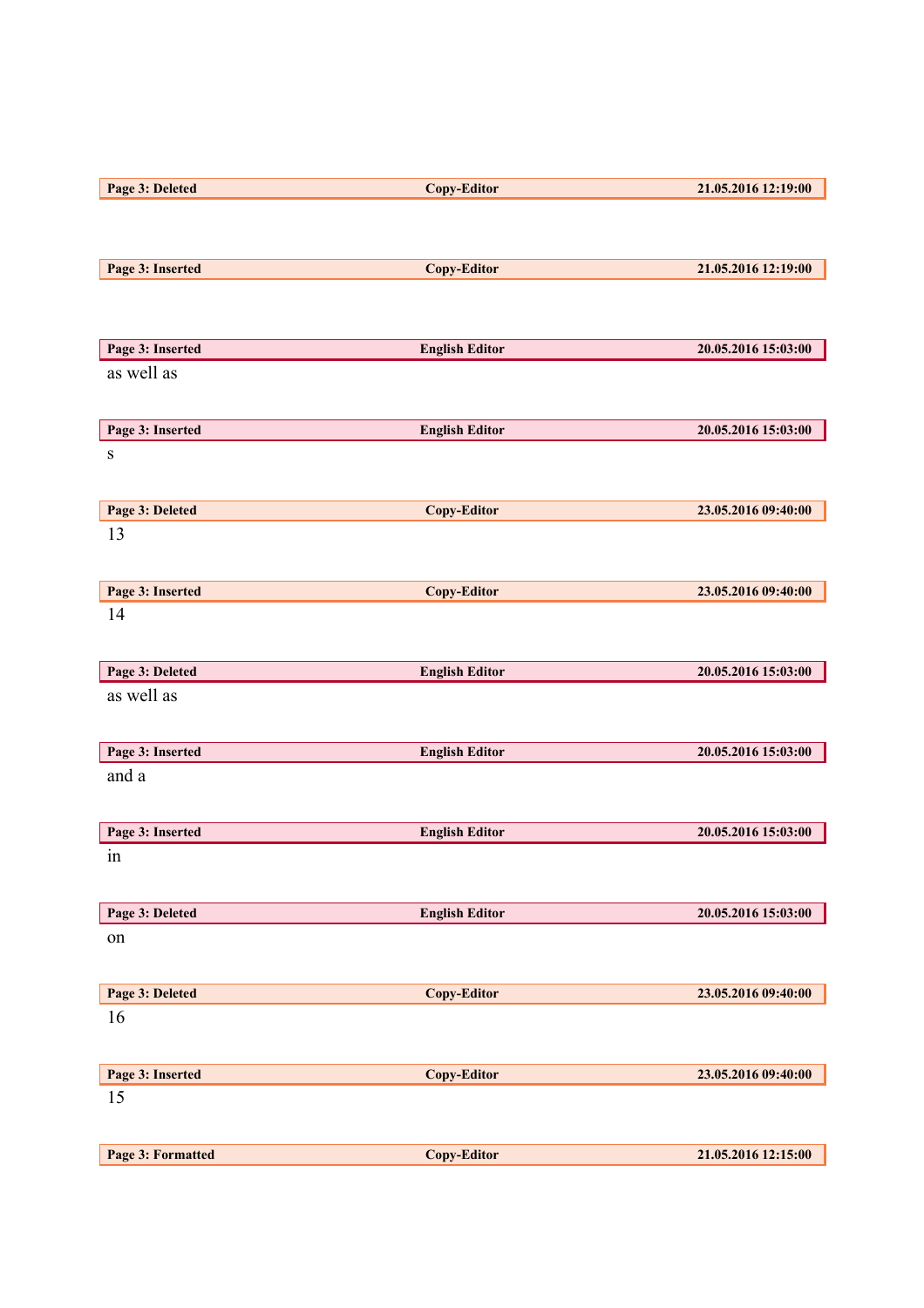Font: Italic

| Page 3: Deleted                   | <b>English Editor</b> | 20.05.2016 15:07:00 |
|-----------------------------------|-----------------------|---------------------|
| demonstrated                      |                       |                     |
|                                   |                       |                     |
| Page 3: Inserted                  | <b>English Editor</b> | 20.05.2016 15:07:00 |
| shown                             |                       |                     |
|                                   |                       |                     |
|                                   |                       |                     |
| Page 3: Formatted<br>Font: Italic | <b>Copy-Editor</b>    | 21.05.2016 12:15:00 |
|                                   |                       |                     |
| Page 3: Deleted                   | <b>Copy-Editor</b>    | 23.05.2016 09:40:00 |
| 14                                |                       |                     |
|                                   |                       |                     |
| Page 3: Inserted                  | <b>Copy-Editor</b>    | 23.05.2016 09:40:00 |
| 16                                |                       |                     |
|                                   |                       |                     |
| Page 3: Deleted                   | <b>Copy-Editor</b>    | 21.05.2016 12:19:00 |
|                                   |                       |                     |
|                                   |                       |                     |
| Page 3: Inserted                  | <b>Copy-Editor</b>    | 21.05.2016 12:19:00 |
|                                   |                       |                     |
|                                   |                       |                     |
|                                   |                       |                     |
| Page 3: Inserted                  | <b>English Editor</b> | 20.05.2016 15:07:00 |
| $\pmb{\mathcal{E}}$               |                       |                     |
|                                   |                       |                     |
| Page 3: Formatted                 | <b>Copy-Editor</b>    | 21.05.2016 12:15:00 |
| Font: Italic                      |                       |                     |
| Page 3: Formatted                 | <b>Copy-Editor</b>    | 21.05.2016 12:15:00 |
| Font: Italic                      |                       |                     |
| Page 3: Deleted                   | <b>English Editor</b> | 20.05.2016 15:04:00 |
| marine                            |                       |                     |
|                                   |                       |                     |
| Page 3: Inserted                  | <b>English Editor</b> | 20.05.2016 15:04:00 |
| marine                            |                       |                     |
|                                   |                       |                     |
|                                   |                       |                     |
| Page 3: Formatted                 | <b>Copy-Editor</b>    | 21.05.2016 12:15:00 |
| Font: Italic                      |                       |                     |
| Page 3: Formatted<br>Font: Italic | Copy-Editor           | 21.05.2016 12:15:00 |
|                                   |                       |                     |